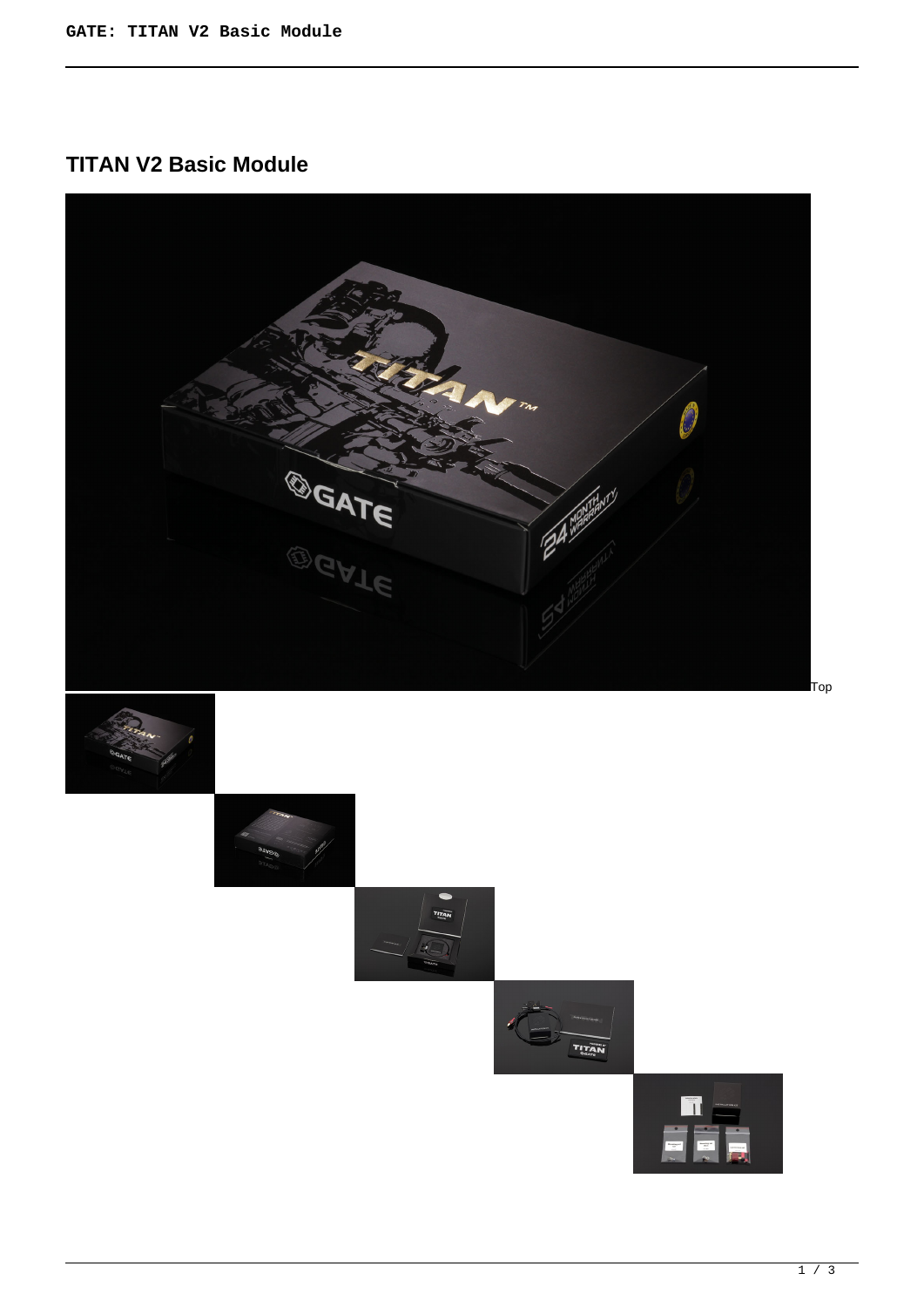

TITAN V2 with BASIC firmware edition

Rating: Not Rated Yet **Price**  Base price with tax 382,40 PLN

Salesprice with discount

Sales price 382,40 PLN

Discount

[Ask a question about this product](https://www.gatee.eu/index.php?option=com_virtuemart&view=productdetails&task=askquestion&virtuemart_product_id=32&virtuemart_category_id=1&tmpl=component)

Description

#### **TITAN**

**TITAN V2 Basic Module** – the best if you long for having TITAN in two or more airsoft guns. Then you do not need the second USB-Link from the Advanced set. It includes TITAN with **BASIC** firmware edition.

The BASIC firmware edition is an **economic version** with limited number of functions, dedicated for those who prefer simplicity but require highest quality. If you decide to have more functions, there is always option to [upgrade firmware from BASIC to ADVANCED or EXPERT.](editions)

## **Kit contents:**

- 1. TITAN V2 with BASIC firmware edition (rear or front wired)
- 2. Installation Kit
- 3. Quickstart Guide

NOTICE! In order to configure TITAN, you need the USB-Link or Tactical Programming Card which is not included in this kit.

**TITAN V2™** is an AEG Control System for V2 gearboxes which will transform your AEG into an advanced training weapon. Adjust your AEG using USB-Link and GATE Control Station App for PC, Mac and Android devices. Gain a tactical advantage thanks to the extremely fast trigger response, option of adjusting trigger sensitivity to your preferences and many other useful functions. Give your AEG a new lease of life!

Thanks to the optical sensors, we eliminated the problem of faulty switches that can occur in competitors' drop-in MOSFETs. The trigger has no mechanical connections with the PCB. This eliminates mechanical stresses and provides for high reliability.

### [Check full TITAN V2 description](products/titan)

Please note that material and colour of insulation washers included in the kit may differ between different batches.

#### Warning!

GATE does not guarantee the compatibility of mosfets and ETUs such as TITAN or ASTER with brushless motors. Connection of a brushless motor can cause immediate damage to the device, motor and battery, that is not covered by the warranty and can lead to a fire.